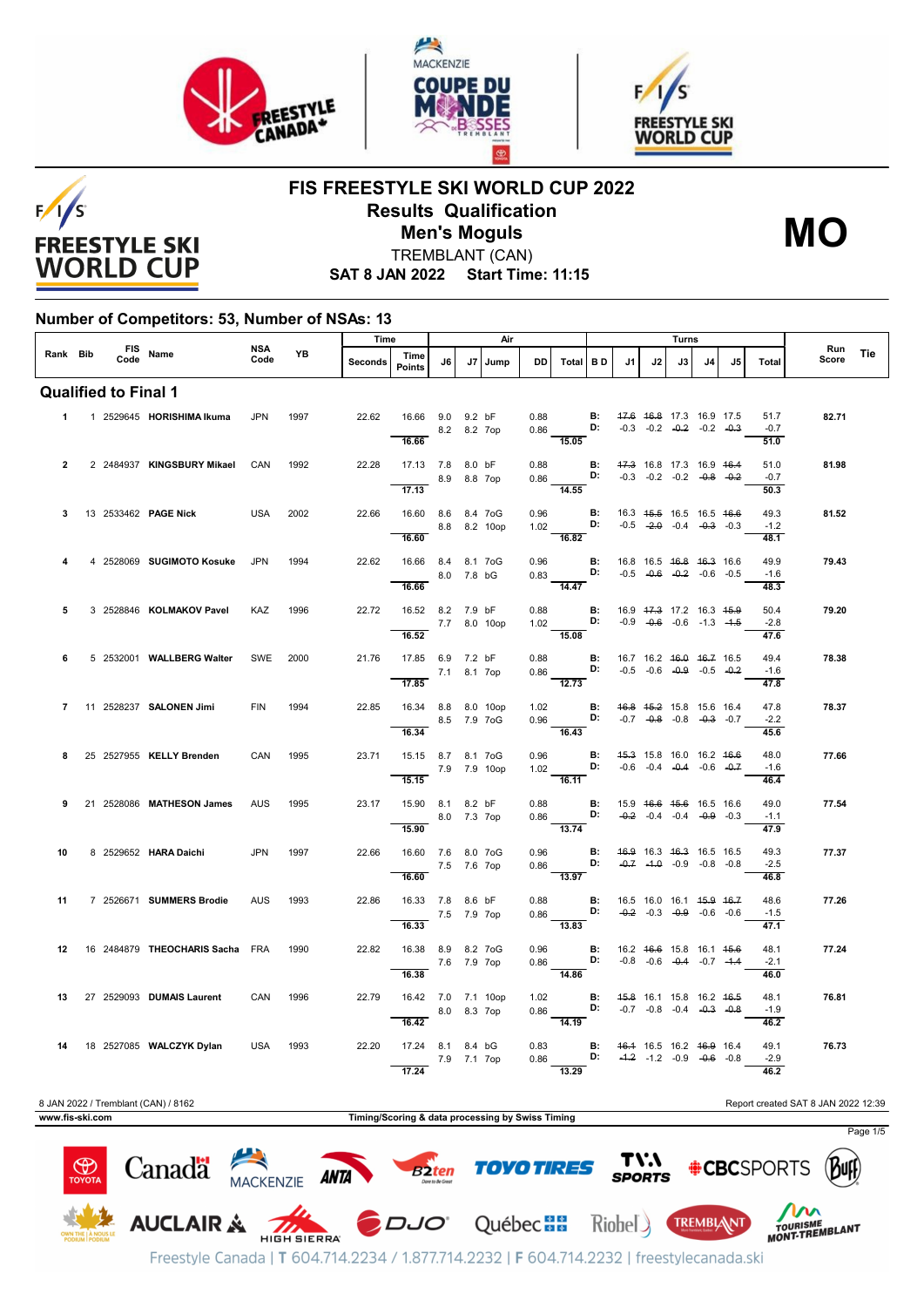

 $F/1/S$ 

**FREESTYLE SKI WORLD CUP** 





## **FIS FREESTYLE SKI WORLD CUP 2022 Results Qualification Men's Moguls MO**



TREMBLANT (CAN)

**SAT 8 JAN 2022 Start Time: 11:15**

|          |                      |                                       |             |      | Time    |                                    |             |        | Air     |         |                                                                                                                        |                                    |                                                |    | Turns                              |    |    |                |                     |     |
|----------|----------------------|---------------------------------------|-------------|------|---------|------------------------------------|-------------|--------|---------|---------|------------------------------------------------------------------------------------------------------------------------|------------------------------------|------------------------------------------------|----|------------------------------------|----|----|----------------|---------------------|-----|
| Rank Bib |                      | FIS Name                              | NSA<br>Code | YB   | Seconds | Time<br><b>Points</b>              | J6 I        |        | J7 Jump | DD I    | Total BD                                                                                                               |                                    | J1                                             | J2 | J3 I                               | J4 | J5 | Total          | <b>Run</b><br>Score | Tie |
| 15       |                      | 10 2528117 FJALLSTROM Ludvig SWE 1993 |             |      | 23.20   | 15.86 8.0                          |             | 8.6 bF |         | 0.88    |                                                                                                                        | <b>B:</b>                          |                                                |    | 16.4 45.5 46.6 15.6 16.2           |    |    | 48.2           | 76.25               |     |
|          |                      |                                       |             |      |         |                                    | 7.9 8.0 IG  |        |         | 0.83    |                                                                                                                        | D:                                 |                                                |    | $-0.4$ $-0.8$ $-0.3$ $-0.6$ $-0.7$ |    |    | $-1.7$         |                     |     |
|          |                      |                                       |             |      |         | 15.86                              |             |        |         |         | 13.89                                                                                                                  |                                    |                                                |    |                                    |    |    | 46.5           |                     |     |
| 16       |                      | 9 2530514 CAVET Benjamin              | FRA         | 1994 | 22.63   | 16.65 7.5 7.0 bF                   |             |        |         | 0.88    |                                                                                                                        | <b>B:</b> 46.6 45.8 16.5 16.3 16.3 |                                                |    |                                    |    |    | 49.1           | 76.22               |     |
|          |                      |                                       |             |      |         |                                    | 8.8 7.9 bp  |        |         |         | 0.73 $D:$ $-0.7$ $-0.8$ $-0.5$ $-0.5$ $-0.8$                                                                           |                                    |                                                |    |                                    |    |    | $-2.0$         |                     |     |
|          |                      |                                       |             |      |         | 16.65                              |             |        |         |         | 12.47                                                                                                                  |                                    |                                                |    |                                    |    |    | 47.1           |                     |     |
|          | <b>Not Qualified</b> |                                       |             |      |         |                                    |             |        |         |         |                                                                                                                        |                                    |                                                |    |                                    |    |    |                |                     |     |
|          |                      | 17 31 2531687 LAVOIE Alexandre        | CAN         | 1996 | 23.05   | 16.06 7.7 7.9 7op                  |             |        |         |         |                                                                                                                        |                                    |                                                |    |                                    |    |    | 47.0           | 75.99               |     |
|          |                      |                                       |             |      |         | 7.6 8.3 7 oG                       |             |        |         |         | 0.86 <b>B</b> : 15.6 15.8 <del>16.0</del> 14.9 15.6<br>0.96 <b>D:</b> $-0.8$ -0.4 -0.4 -0.5 -0.5                       |                                    |                                                |    |                                    |    |    | $-1.4$         |                     |     |
|          |                      |                                       |             |      |         | 16.06                              |             |        |         |         | $\overline{14.33}$                                                                                                     |                                    |                                                |    |                                    |    |    | 45.6           |                     |     |
| 18       |                      | 20 2531671 MATSUDA So                 | <b>JPN</b>  | 1999 | 22.42   | 16.94 8.3 8.3 bG                   |             |        |         | 0.83    | <b>B:</b> 46.4 16.4 16.1 16.0 45.3<br><b>D:</b> -0.8 -0.6 -1.7 -0.9 12                                                 |                                    |                                                |    |                                    |    |    | 48.5           | 75.95               |     |
|          |                      |                                       |             |      |         | 7.4 7.8 7op                        |             |        |         | 0.86    |                                                                                                                        |                                    |                                                |    |                                    |    |    | $-2.9$         |                     |     |
|          |                      |                                       |             |      |         | 16.94                              |             |        |         |         | 13.41                                                                                                                  |                                    |                                                |    |                                    |    |    | 45.6           |                     |     |
|          |                      |                                       |             |      |         |                                    |             |        |         |         |                                                                                                                        |                                    |                                                |    |                                    |    |    |                |                     |     |
| 19       |                      | 32 2532724 McQUINN George             | USA         | 1998 | 23.17   | 15.90 7.0 7.3 10op<br>7.5 8.1 7 oG |             |        |         | 1.02    | 0.96 <b>D:</b> $-0.7$ $-1.0$ $-0.4$ $-1.1$ $-0.9$                                                                      | <b>B:</b> 15.4 44.7 15.9 16.2 46.2 |                                                |    |                                    |    |    | 47.5<br>$-2.6$ | 75.57               |     |
|          |                      |                                       |             |      |         | 15.90                              |             |        |         |         | $\overline{14.77}$                                                                                                     |                                    |                                                |    |                                    |    |    | 44.9           |                     |     |
|          |                      |                                       |             |      |         |                                    |             |        |         |         |                                                                                                                        |                                    |                                                |    |                                    |    |    |                |                     |     |
| 20       |                      | 53 2469168 REIKHERD Dmitriy           | KAZ         | 1989 | 21.95   | 17.59 7.1 6.7 7op                  |             |        |         |         | 0.86 <b>B:</b><br>0.83 <b>D:</b>                                                                                       |                                    |                                                |    | 16.3 15.0 46.7 15.7 45.0           |    |    | 47.0           | 74.89               |     |
|          |                      |                                       |             |      |         | $\overline{17.59}$                 | 7.8 7.8 bG  |        |         |         | $\frac{1}{12.40}$                                                                                                      |                                    |                                                |    | $-0.5$ $-0.9$ $-0.4$ $-0.8$ $-0.8$ |    |    | $-2.1$<br>44.9 |                     |     |
|          |                      |                                       |             |      |         |                                    |             |        |         |         |                                                                                                                        |                                    |                                                |    |                                    |    |    |                |                     |     |
| 21       |                      | 12 2534511 McDONALD Cole              | USA         | 2003 | 23.07   | 16.04 7.7 7.5 bF                   |             |        |         |         | 0.88 <b>B:</b> 15.8 4 <del>5.5</del> 16.0 15.9 4 <del>6.2</del><br>1.02 <b>D:</b> -0.8 -0.6 -1.1 -4 <del>.5</del> -1.5 |                                    |                                                |    |                                    |    |    | 47.7           | 74.72               |     |
|          |                      |                                       |             |      |         | 7.8 7.3 10op                       |             |        |         |         |                                                                                                                        |                                    |                                                |    |                                    |    |    | $-3.4$         |                     |     |
|          |                      |                                       |             |      |         | 16.04                              |             |        |         | and and | $\frac{1}{14.38}$                                                                                                      |                                    |                                                |    |                                    |    |    | 44.3           |                     |     |
| 22       |                      | 46 2528644 <b>KOBER Jordan</b>        | CAN         | 1996 | 22.14   | 17.32 7.8 7.3 7op                  |             |        |         | 0.86    |                                                                                                                        | <b>B:</b>                          |                                                |    | 15.9 15.6 44.9 15.5 46.4           |    |    | 47.0           | 74.51               |     |
|          |                      |                                       |             |      |         | 7.1 7.5 7oG                        |             |        |         |         | $0.96$ D:                                                                                                              |                                    |                                                |    | $-1.0$ $-0.9$ $-1.2$ $-1.1$ $-1.6$ |    |    | $-3.3$         |                     |     |
|          |                      |                                       |             |      |         | 17.32                              |             |        |         |         | $\frac{1}{13.49}$                                                                                                      |                                    |                                                |    |                                    |    |    | 43.7           |                     |     |
| 23       |                      | 23 2533386 VIERELA Severi             | <b>FIN</b>  | 2001 | 22.19   | 17.26 7.7 7.9 7oG                  |             |        |         | 0.96    |                                                                                                                        | B:                                 |                                                |    | 15.0 44.9 15.2 15.4 45.5           |    |    | 45.6           | 73.44               |     |
|          |                      |                                       |             |      |         | 7.1 7.1 7op                        |             |        |         |         | $0.86$ D: $-1.2$ $-0.8$ $-1.0$ $-0.8$ $-1.8$                                                                           |                                    |                                                |    |                                    |    |    | $-3.0$         |                     |     |
|          |                      |                                       |             |      |         | $\overline{17.26}$                 |             |        |         |         | $\overline{13.58}$                                                                                                     |                                    |                                                |    |                                    |    |    | 42.6           |                     |     |
| 24       |                      | 14 2485221 WILSON Bradley             | <b>USA</b>  | 1992 | 22.60   | 16.69 7.1 7.6 bF                   |             |        |         | 0.88    |                                                                                                                        | B:                                 | 15.1 <del>14.9</del> 15.0 <del>15.8</del> 15.3 |    |                                    |    |    | 45.4           | 73.36               |     |
|          |                      |                                       |             |      |         |                                    | 8.8 8.6 bG  |        |         |         | $0.83$ D:                                                                                                              |                                    |                                                |    | $-0.6$ $-0.3$ $-0.9$ $-0.9$ $-4.0$ |    |    | $-2.4$         |                     |     |
|          |                      |                                       |             |      |         | 16.69                              |             |        |         |         | 13.67                                                                                                                  |                                    |                                                |    |                                    |    |    | 43.0           |                     |     |
|          |                      |                                       |             |      |         |                                    |             |        |         |         |                                                                                                                        |                                    |                                                |    |                                    |    |    |                |                     |     |
| 25       |                      | 19 2527554 TADE Marco                 | SUI         | 1995 | 23.22   | 15.83 7.2 7.3 bF                   |             |        |         |         | $0.88$ B:<br>1.02 <b>D:</b> $-0.8$ $-4.4$ $-0.5$ $-1.2$ $-1.1$                                                         |                                    | 15.1 <del>14.6</del> <del>16.2</del> 15.8 16.0 |    |                                    |    |    | 46.9<br>$-3.1$ | 73.19               |     |
|          |                      |                                       |             |      |         | 7.0 7.1 10op<br>15.83              |             |        |         |         | $-13.56$                                                                                                               |                                    |                                                |    |                                    |    |    | 43.8           |                     |     |
|          |                      |                                       |             |      |         |                                    |             |        |         |         |                                                                                                                        |                                    |                                                |    |                                    |    |    |                |                     |     |
| 26       |                      | 22 2532161 WOODS Cooper               | <b>AUS</b>  | 2000 | 23.31   | 15.70 8.2 8.3 bF                   |             |        |         | 0.88    | <b>B:</b> 45.6 46.4 15.8 15.7 15.7                                                                                     |                                    |                                                |    |                                    |    |    | 47.2           | 72.57               |     |
|          |                      |                                       |             |      |         | 15.70                              | 6.0 5.9 7op |        |         |         | 0.86 <b>D:</b> $-1.0$ $-0.6$ $-0.8$ $-1.4$ $-0.9$<br>$\frac{1}{12.37}$                                                 |                                    |                                                |    |                                    |    |    | $-2.7$<br>44.5 |                     |     |
|          |                      |                                       |             |      |         |                                    |             |        |         |         |                                                                                                                        |                                    |                                                |    |                                    |    |    |                |                     |     |
| 27       |                      | 34 2531950 FENELEY William            | <b>GBR</b>  | 1999 | 23.46   | 15.50 7.3 7.6 bF                   |             |        |         |         |                                                                                                                        |                                    |                                                |    |                                    |    |    | 46.8           | 72.55               |     |
|          |                      |                                       |             |      |         | $7.8$ 8.1 bp                       |             |        |         |         | 0.88 <b>B:</b> $45.7$ 15.6 $45.2$ 15.7 15.5 0.73 <b>D:</b> $-0.6$ -0.6 $-0.8$ -0.7 -0.8                                |                                    |                                                |    |                                    |    |    | $-2.1$         |                     |     |
|          |                      |                                       |             |      |         | 15.50                              |             |        |         |         |                                                                                                                        |                                    |                                                |    |                                    |    |    | 44.7           |                     |     |
|          |                      | 28 17 2530240 DUFRESNE Gabriel        | CAN         | 1996 | 22.29   | 17.12 7.3 7.9 bF                   |             |        |         | 0.88    |                                                                                                                        | <b>B:</b> 45.8 44.8 15.0 15.0 15.2 |                                                |    |                                    |    |    | 45.2           | 72.30               |     |
|          |                      |                                       |             |      |         | 7.8 7.8 7op                        |             |        |         |         | 0.86 <b>D:</b> $-0.9$ $-4.4$ $-0.7$ $-1.1$ $-1.4$                                                                      |                                    |                                                |    |                                    |    |    | $-3.4$         |                     |     |
|          |                      |                                       |             |      |         | 17.12                              |             |        |         |         | $\overline{13.38}$                                                                                                     |                                    |                                                |    |                                    |    |    | 41.8           |                     |     |

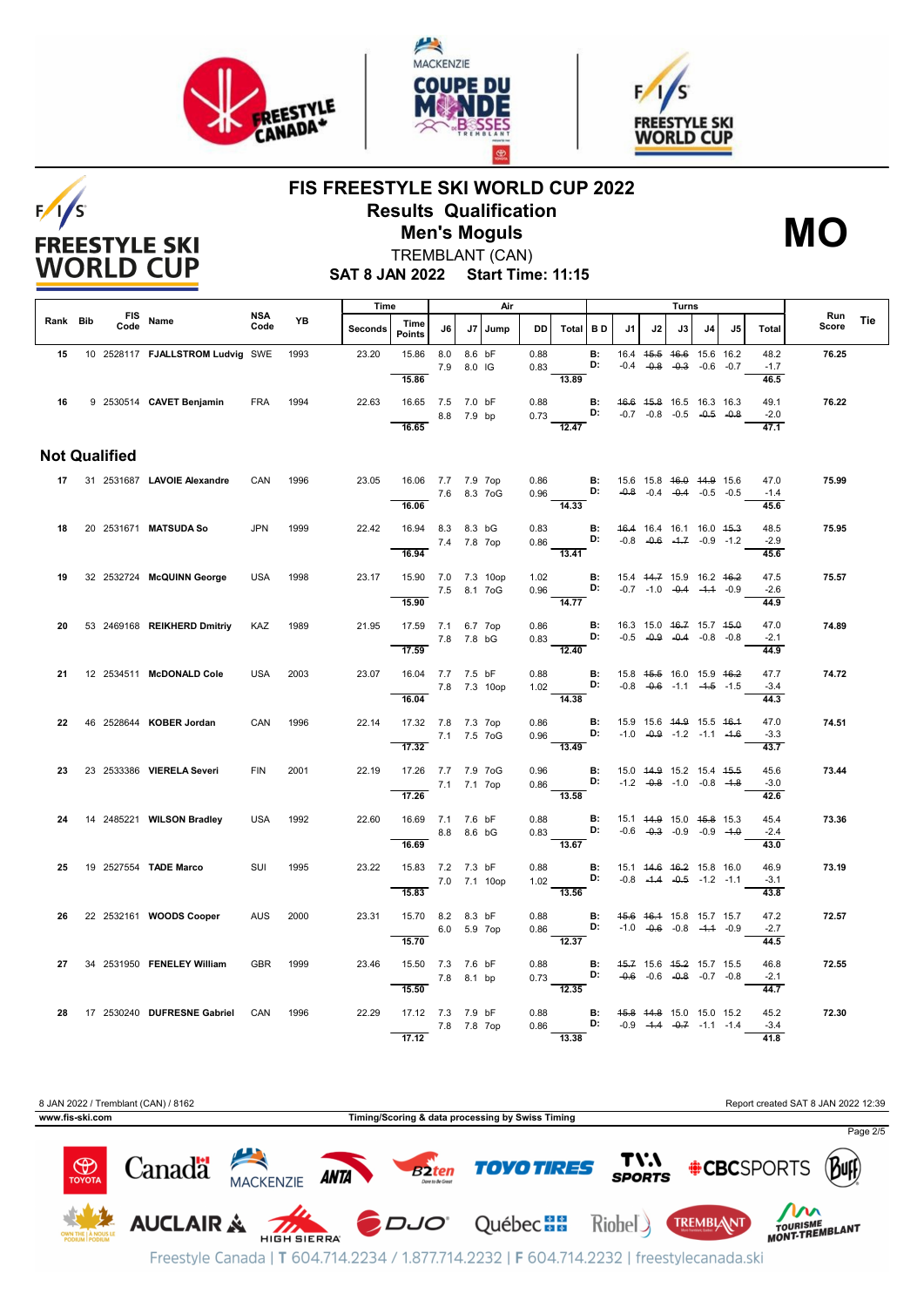

 $F/1/S$ 

**FREESTYLE SKI WORLD CUP** 





## **FIS FREESTYLE SKI WORLD CUP 2022 Results Qualification Men's Moguls MO**

**SAT 8 JAN 2022 Start Time: 11:15** TREMBLANT (CAN)

|          |      |                                           |             |           | Time    |                                                               |                    |    | Air          |              |                                                                                                         |                                    |                                                                          |                                                                | Turns |    |     |                                |              |            |
|----------|------|-------------------------------------------|-------------|-----------|---------|---------------------------------------------------------------|--------------------|----|--------------|--------------|---------------------------------------------------------------------------------------------------------|------------------------------------|--------------------------------------------------------------------------|----------------------------------------------------------------|-------|----|-----|--------------------------------|--------------|------------|
| Rank Bib | Code | FIS Name                                  | NSA<br>Code | <b>YB</b> | Seconds | Time<br><b>Points</b>                                         | J6                 | J7 | Jump         | DD           | Total BD                                                                                                |                                    | J1                                                                       | J2                                                             | J3    | J4 | .15 | Total                          | Run<br>Score | <b>Tie</b> |
| 29       |      | 29 2526517 ESCOBAR Jules                  | <b>FRA</b>  | 1994      | 23.01   | 16.12<br>16.12                                                | 9.0<br>7.0 7.3 7op |    | 8.4 bG       | 0.83<br>0.86 | 13.36                                                                                                   | <b>B:</b><br>D:                    |                                                                          | 15.7 15.0 44.9 15.1 45.7<br>$-0.8$ $-0.4$ $-0.8$ $-1.5$ $-1.6$ |       |    |     | 45.8<br>$-3.1$<br>42.7         | 72.18        |            |
| 30       |      | 39 2530702 PORTELLO Ryan                  | CAN         | 1997      | 23.05   | 16.06 6.6 6.7 bF<br>16.06                                     | 6.0 7.2 bG         |    |              | 0.88         | 0.83 <b>D:</b> $-0.6$ $-0.2$ $-0.7$ $-1.3$ $-4.3$<br>$\frac{1}{11.32}$                                  | <b>B:</b> 45.3 45.8 15.7 15.3 15.7 |                                                                          |                                                                |       |    |     | 46.7<br>$-2.6$<br>44.1         | 71.48        |            |
| 31       |      | 51 2532862 ROMANOV Sergey                 | KAZ         | 2001      | 23.31   | 15.70 6.0 7.3 7oG                                             | 6.6 6.8 7op        |    |              | 0.96         | $0.86$ D:                                                                                               | B:                                 |                                                                          | 15.5 46.3 16.2 15.0 44.8<br>$-1.3$ $-1.2$ $-0.8$ $-1.7$ $-0.9$ |       |    |     | 46.7<br>$-3.4$                 | 71.13        |            |
| 32       |      | 6 2532811 HOLMGREN Albin                  | SWE         | 2001      | 22.13   | 15.70<br>17.34 6.6 6.6 7oG<br>7.0 7.7 7op<br>17.34            |                    |    |              | 0.96         | 12.13<br>$0.86$ D: $-4.6$ $-1.9$ $-2.4$ $-2.3$ $-1.9$<br>$\overline{12.65}$                             | B:                                 |                                                                          | 45.3 46.6 15.9 15.5 15.7                                       |       |    |     | 43.3<br>47.1<br>$-6.1$         | 70.99        |            |
| 33       |      | 30 2532859 BONDAREV Anton                 | KAZ         | 2000      | 22.99   | 16.15 6.7 7.3 7op<br>16.15                                    | 6.9 7.0 bp         |    |              | 0.86         | $0.73$ D:<br>$-11.08$                                                                                   | $\blacksquare$                     | 45.9 44.2 15.6 15.1 14.8                                                 | $-0.4$ $-0.5$ $-0.5$ $-0.8$ $-0.8$                             |       |    |     | 41.0<br>45.5<br>$-1.8$<br>43.7 | 70.93        |            |
| 34       |      | 36 2528035 PENTTALA OIII                  | <b>FIN</b>  | 1995      | 23.09   | 16.01 6.9 6.7 7op<br>16.01                                    |                    |    | 6.8 6.1 10op |              | 0.86 <b>B:</b><br>1.02 <b>D:</b><br>$\frac{1}{2.42}$                                                    |                                    |                                                                          | 15.5 15.0 15.1 45.6 44.7<br>$-1.1$ $-4.7$ $-0.9$ $-0.8$ $-1.5$ |       |    |     | 45.6<br>$-3.5$<br>42.1         | 70.53        |            |
| 35       |      | 43 2531178 SUIKKARI Johannes FIN          |             | 1996      | 22.29   | 17.12 6.7 6.8 7op<br>7.1 7.7 bp<br>17.12                      |                    |    |              | 0.86         | 0.73 <b>D:</b> $-4.0$ $-0.9$ $-0.9$ $-0.6$ $-0.2$<br>11.20                                              | <b>B:</b> 14.9 44.6 14.8 45.4 14.7 |                                                                          |                                                                |       |    |     | 44.4<br>$-2.4$<br>42.0         | 70.32        |            |
| 36       |      | 24 2527360 PENTTALA Jussi                 | <b>FIN</b>  | 1993      | 22.70   | 16.55 6.5 6.5 7op<br>7.0 7.1 7oG<br>16.55                     |                    |    |              |              | $0.86$ B:<br>0.96 D:<br>$\frac{1}{12.35}$                                                               |                                    |                                                                          | 46.2 45.5 16.0 15.8 15.8<br>$-4.6$ $-2.1$ $-2.0$ $-2.1$ $-2.5$ |       |    |     | 47.6<br>$-6.2$<br>41.4         | 70.30        |            |
| 37       |      | 49 2530541 GERKEN SCHOFIELD GBR<br>Thomas |             | 1998      | 21.78   | 17.82    6.9    6.4    bF<br>8.1 7.8 bp<br>$\overline{17.82}$ |                    |    |              | 0.88         | 0.73<br>$-11.65$                                                                                        | $\blacksquare$                     | <b>D:</b> $-4.8$ $-0.9$ $-0.8$ $-1.4$ $-1.4$                             | 14.3 45.7 14.9 15.2 44.0                                       |       |    |     | 44.4<br>$-3.7$<br>40.7         | 70.17        |            |
| 38       |      | 52 2532044 MOUILLE Thibaud                | <b>FRA</b>  | 1999      | 23.38   | 15.61 7.0 7.2 7oG<br>15.61                                    | 7.0 6.9 bG         |    |              |              | $0.96$ B:<br>$0.83$ D: $-1.5$ $-2.6$ $-1.6$ $-1.4$ $-1.4$<br>12.58                                      |                                    | 15.5 44.6 15.4 15.3 45.8                                                 |                                                                |       |    |     | 46.2<br>$-4.5$<br>41.7         | 69.89        |            |
| 39       |      | 26 2534001 KARJALAINEN<br>Rasmus          | <b>FIN</b>  | 2002      | 23.16   | 15.91 7.0 6.4 10op<br>7.7 7.7 IG<br>15.91                     |                    |    |              |              | 1.02 <b>B:</b> 14.7 45.2 13.7 14.8 43.4<br>0.83 <b>D:</b> -0.9 -0.6 -0.7 -0.9 -4.2<br>$\frac{1}{13.22}$ |                                    |                                                                          |                                                                |       |    |     | 43.2<br>$-2.5$<br>40.7         | 69.83        |            |
| 40       |      | 42 2528624 SUIRE Martin                   | <b>FRA</b>  | 1996      | 22.30   | 17.10 7.3 6.0 7oG<br>7.4 6.3 7op<br>17.10                     |                    |    |              | 0.96         | $0.86$ D: -1.3 -0.9 -1.9 -1.3 -2.8<br>$\overline{12.26}$                                                | <b>B:</b> 15.7 46.4 14.3 14.5 43.7 |                                                                          |                                                                |       |    |     | 44.5<br>$-4.5$<br>40.0         | 69.36        |            |
| 41       |      | 28 2530808 BELLUCCI Massimo ITA           |             | 1999      | 23.93   | 14.85 7.1 7.4 bF<br>14.85                                     | 6.0 6.3 7 oG       |    |              | 0.88         | $0.96$ D:<br>12.27                                                                                      | B:                                 |                                                                          | 44.9 15.1 45.7 15.3 15.0<br>$-0.7$ $-1.0$ $-4.3$ $-1.1$ $-1.1$ |       |    |     | 45.4<br>$-3.2$<br>42.2         | 69.32        |            |
| 42       |      | 38 2534856 JUNG Daeyoon                   | <b>KOR</b>  | 2005      | 23.30   | 15.72 7.7 7.2 7op<br>$7.4\quad 6.9 \text{ bp}$<br>15.72       |                    |    |              |              | $0.86$ B:<br>11.62                                                                                      |                                    | 45.4 44.4 14.5 15.3 15.0<br><b>D:</b> $-1.3$ $-1.2$ $-1.4$ $-1.2$ $-2.6$ |                                                                |       |    |     | 44.8<br>$-3.9$<br>40.9         | 68.24        |            |
| 43       |      | 47 2528799 CHEN Kang                      | CHN 1993    |           | 25.01   | 13.35 7.5 8.0 bF<br>13.35                                     | 6.8 6.6 7op        |    |              | 0.88<br>0.86 | D:<br>12.57                                                                                             |                                    | <b>B:</b> 15.1 46.4 15.0 14.9 44.5                                       | $-0.9$ $-1.0$ $-0.9$ $-1.2$ $-4.5$                             |       |    |     | 45.0<br>$-3.1$<br>41.9         | 67.82        |            |



Freestyle Canada | T 604.714.2234 / 1.877.714.2232 | F 604.714.2232 | freestylecanada.ski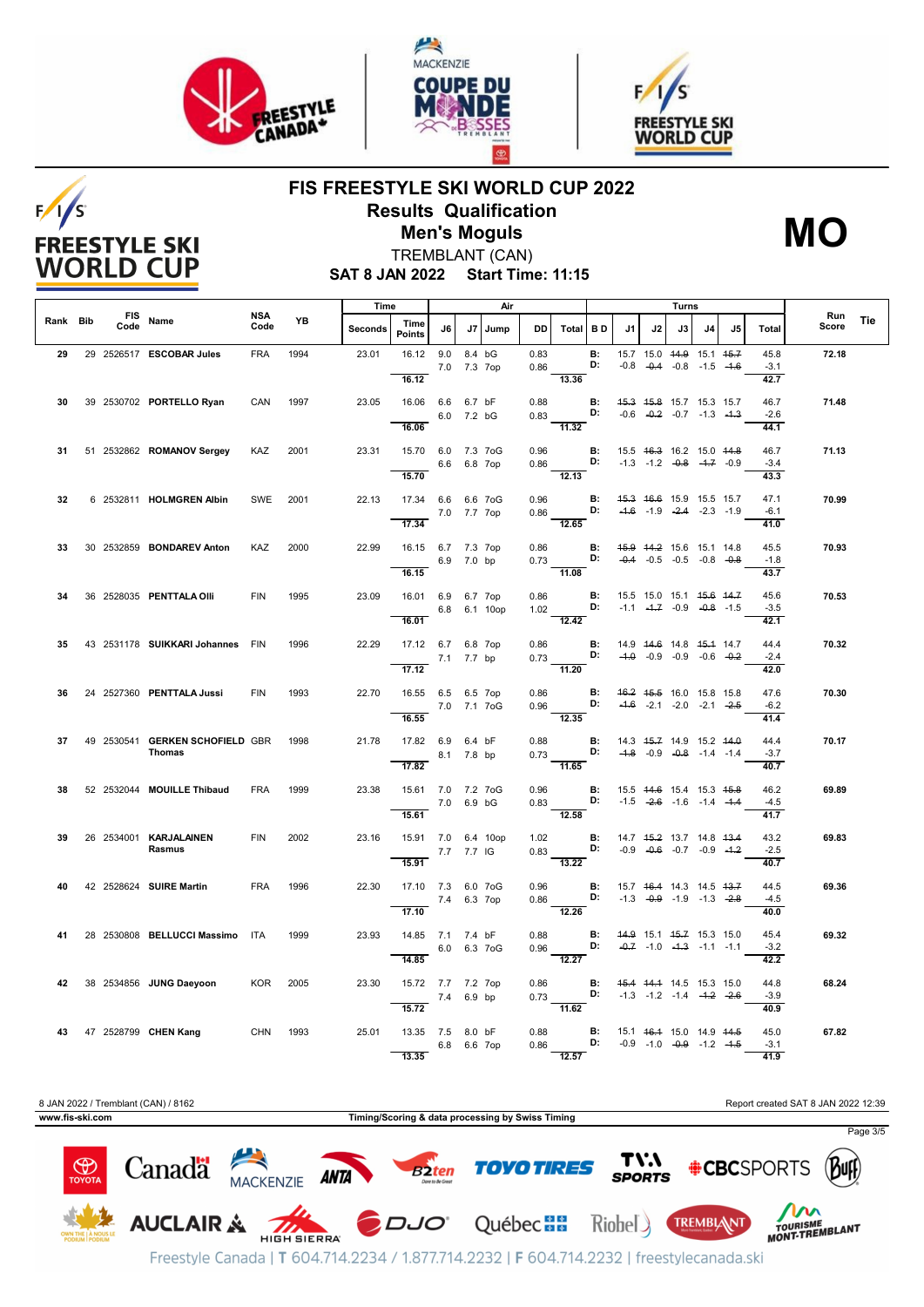

 $F/1/S$ 

**FREESTYLE SKI WORLD CUP** 





## **FIS FREESTYLE SKI WORLD CUP 2022 Results Qualification Men's Moguls MO**



TREMBLANT (CAN)

**SAT 8 JAN 2022 Start Time: 11:15**

|          |      |                                      | <b>NSA</b> |           | Time    |                    |                   |            | Air      |              |          | Turns       |      |                                                                |      |    |    |                |              |     |
|----------|------|--------------------------------------|------------|-----------|---------|--------------------|-------------------|------------|----------|--------------|----------|-------------|------|----------------------------------------------------------------|------|----|----|----------------|--------------|-----|
| Rank Bib | Code | FIS Name                             | Code       | <b>YB</b> | Seconds | Time<br>Points     | J6                |            | J7 Jump  | DD           | Total BD |             | J1   | J2                                                             | J3 I | J4 | J5 | Total          | Run<br>Score | Tie |
| 44       |      | 56 2534234 CHALIFOUX Louis-<br>David | CAN        | 2002      | 23.44   | 15.52              | 6.5<br>6.7        | 6.3 bF     | 6.7 7op  | 0.88<br>0.86 |          | $B$ :<br>D: | 45.0 | 14.3 14.9 44.4 14.5<br>$-1.0$ $-4.6$ $-4.0$ $-1.3$ $-1.2$      |      |    |    | 43.7<br>$-3.5$ | 67.11        |     |
|          |      |                                      |            |           |         | 15.52              |                   |            |          |              | 11.39    |             |      |                                                                |      |    |    | 40.2           |              |     |
| 45       |      | 55 2534074 VIEL Julien               | CAN        | 2001      | 23.12   | 15.97 7.2          |                   | 8.1 bF     |          | 0.88         |          | В:          |      | 44.7 15.9 16.0 15.2 16.2                                       |      |    |    | 47.1           | 66.88        |     |
|          |      |                                      |            |           |         | 15.97              | 5.0               |            | 4.2 10op | 1.02         | 11.41    | D:          |      | $-2.3$ $-2.8$ $-2.5$ $-2.9$ $-4.5$                             |      |    |    | $-7.6$<br>39.5 |              |     |
|          |      |                                      |            |           |         |                    |                   |            |          |              |          |             |      |                                                                |      |    |    |                |              |     |
| 46       |      | 44 2537625 LEE Yoon Seung            | <b>KOR</b> | 2006      | 24.09   | 14.62              | 6.7<br>6.9 6.3 bp |            | 6.4 7op  | 0.86<br>0.73 |          | в:<br>D:    |      | 44.2 45.9 14.3 15.3 15.5<br>$-1.4$ $-1.6$ $-1.8$ $-4.0$ $-2.5$ |      |    |    | 45.1<br>$-4.8$ | 65.36        |     |
|          |      |                                      |            |           |         | 14.62              |                   |            |          |              | 10.44    |             |      |                                                                |      |    |    | 40.3           |              |     |
| 47       |      | 45 2532088 TSINN Oleg                | KAZ        | 1999      | 23.66   | 15.22              | 5.7               |            | 5.3 7op  | 0.86         |          | в:          |      | 14.6 14.3 45.5 14.8 44.0                                       |      |    |    | 43.7           | 64.78        |     |
|          |      |                                      |            |           |         |                    | 6.7 6.0 bp        |            |          | 0.73         |          | D:          |      | $-1.3$ $-0.5$ $-1.2$ $-4.9$ $-1.0$                             |      |    |    | $-3.5$         |              |     |
|          |      |                                      |            |           |         | 15.22              |                   |            |          |              | 9.36     |             |      |                                                                |      |    |    | 40.2           |              |     |
| 48       |      | 41 2537254 LI Musai                  | <b>CHN</b> | 2003      | 24.68   | 13.81              | 6.8               | 7.3 bF     |          | 0.88         |          | В:          |      | 42.9 14.1 13.8 44.8 13.3                                       |      |    |    | 41.2           | 63.20        |     |
|          |      |                                      |            |           |         |                    |                   | 7.0 7.2 bG |          | 0.83         |          | D:          |      | $-0.7$ $-1.4$ $-0.9$ $-2.4$ $-1.6$                             |      |    |    | $-3.9$         |              |     |
|          |      |                                      |            |           |         | 13.81              |                   |            |          |              | 12.09    |             |      |                                                                |      |    |    | 37.3           |              |     |
| 49       |      | 33 2533013 DONG Mingwei              | <b>CHN</b> | 1994      | 23.99   | 14.76              | 6.8               | 6.1 bF     |          | 0.88         |          | в:          |      | 14.0 14.0 13.9 44.2 43.8                                       |      |    |    | 41.9           | 60.41        |     |
|          |      |                                      |            |           |         |                    | 4.5               | 5.1 7o     |          | 0.83         |          | D:          |      | $-4.0$ $-1.4$ $-2.2$ $-2.3$ $-2.3$                             |      |    |    | $-5.9$         |              |     |
|          |      |                                      |            |           |         | 14.76              |                   |            |          |              | 9.65     |             |      |                                                                |      |    |    | 36.0           |              |     |
| 50       |      | 37 2535572 JEANNESSON Mateo GBR      |            | 2004      | 23.90   | 14.89              | 6.6               | 6.2 bF     |          | 0.88         |          | в:          |      | 13.8 45.7 15.1 15.5 43.5                                       |      |    |    | 44.4           | 56.33        |     |
|          |      |                                      |            |           |         |                    | 7.0 6.3 7op       |            |          | 0.86         |          | D:          |      | $-5.1$ $-3.6$ $-3.9$ $-5.3$ $-5.6$                             |      |    |    | $-14.3$        |              |     |
|          |      |                                      |            |           |         | 14.89              |                   |            |          |              | 11.34    |             |      |                                                                |      |    |    | 30.1           |              |     |
| 51       |      | 48 2533687 AHVENAINEN Akseli FIN     |            | 2002      | 22.63   | 16.65              | 7.5               | 6.9 bF     |          | 0.88         |          | В:          |      | 45.0 43.8 14.7 14.3 14.0                                       |      |    |    | 43.0           | 40.18        |     |
|          |      |                                      |            |           |         |                    | 0.0               | 0.0 NJ     |          | 0.00         |          | D:          |      | $-6.6$ $-5.6$ $-10.8$ $-8.4$ $-12.8$                           |      |    |    | $-25.8$        |              |     |
|          |      |                                      |            |           |         | 16.65              |                   |            |          |              | 6.33     |             |      |                                                                |      |    |    | 17.2           |              |     |
| 52       |      | 40 2531292 ANDRINGA Jesse            | <b>USA</b> | 1997      | 23.25   | 15.79 6.7 6.5 10op |                   |            |          | 1.02         |          | <b>B:</b>   |      | 13.9 14.4 13.9 44.7 43.0                                       |      |    |    | 42.2           | 38.22        |     |
|          |      |                                      |            |           |         |                    | 0.0               | 0.0 NJ     |          | 0.00         |          | D:          |      | $-6.0$ $-6.2$ $-10.5$ $-44.2$ $-9.8$                           |      |    |    | $-26.5$        |              |     |
|          |      |                                      |            |           |         | 15.79              |                   |            |          |              | 6.73     |             |      |                                                                |      |    |    | 15.7           |              |     |
|          |      | 35 2532799 BOURDETTE Marius FRA      |            | 1999      |         |                    |                   |            |          |              |          |             |      |                                                                |      |    |    |                | <b>DNS</b>   |     |

| Jury                          |                                |            | <b>Technical Data</b> |                               |            |
|-------------------------------|--------------------------------|------------|-----------------------|-------------------------------|------------|
| <b>FIS Technical Delegate</b> | <b>KUENZLI Bruno</b>           | SUI        | <b>Course Name</b>    | <b>Flying Mile</b>            |            |
| Head Judge                    | ORSATTI Alberto                | <b>ITA</b> | Length                | 238m                          |            |
| <b>Chief of Competition</b>   | <b>MORACHE Charles-Antoine</b> | <b>CAN</b> | l Course / Gate Width | 19.0m / 8.6m                  |            |
| <b>Officials</b>              |                                |            | Gradient              | $28^{\circ}$                  |            |
| FIS Race Director             | RINALDI Andrea                 | <b>FIS</b> | l Pace Time           | 23.10                         |            |
| <b>Chief of Course</b>        | <b>BELLEROSE Norman</b>        | CAN        | Judges                |                               |            |
|                               |                                |            | Judge 1 (Turns)       | <b>CLOT Monique</b>           | <b>SUI</b> |
|                               |                                |            | Judge 2 (Turns)       | MURPHY-KUCEY Andrea           | <b>CAN</b> |
|                               |                                |            | Judge 3 (Turns)       | <b>FOMINYKH Yuliya</b>        | <b>ARM</b> |
|                               |                                |            | Judge 4 (Turns)       | <b>KLANCAR Marko</b>          | <b>SLO</b> |
|                               |                                |            | Judge 5 (Turns)       | <b>TANAKA SUNDEKVIST Tina</b> | JPN        |
|                               |                                |            | Judge 6 (Air)         | <b>KOHLY Marion</b>           | <b>FRA</b> |
|                               |                                |            | Judge 7 (Air)         | ERIKSSON Jörgen               | <b>SWE</b> |